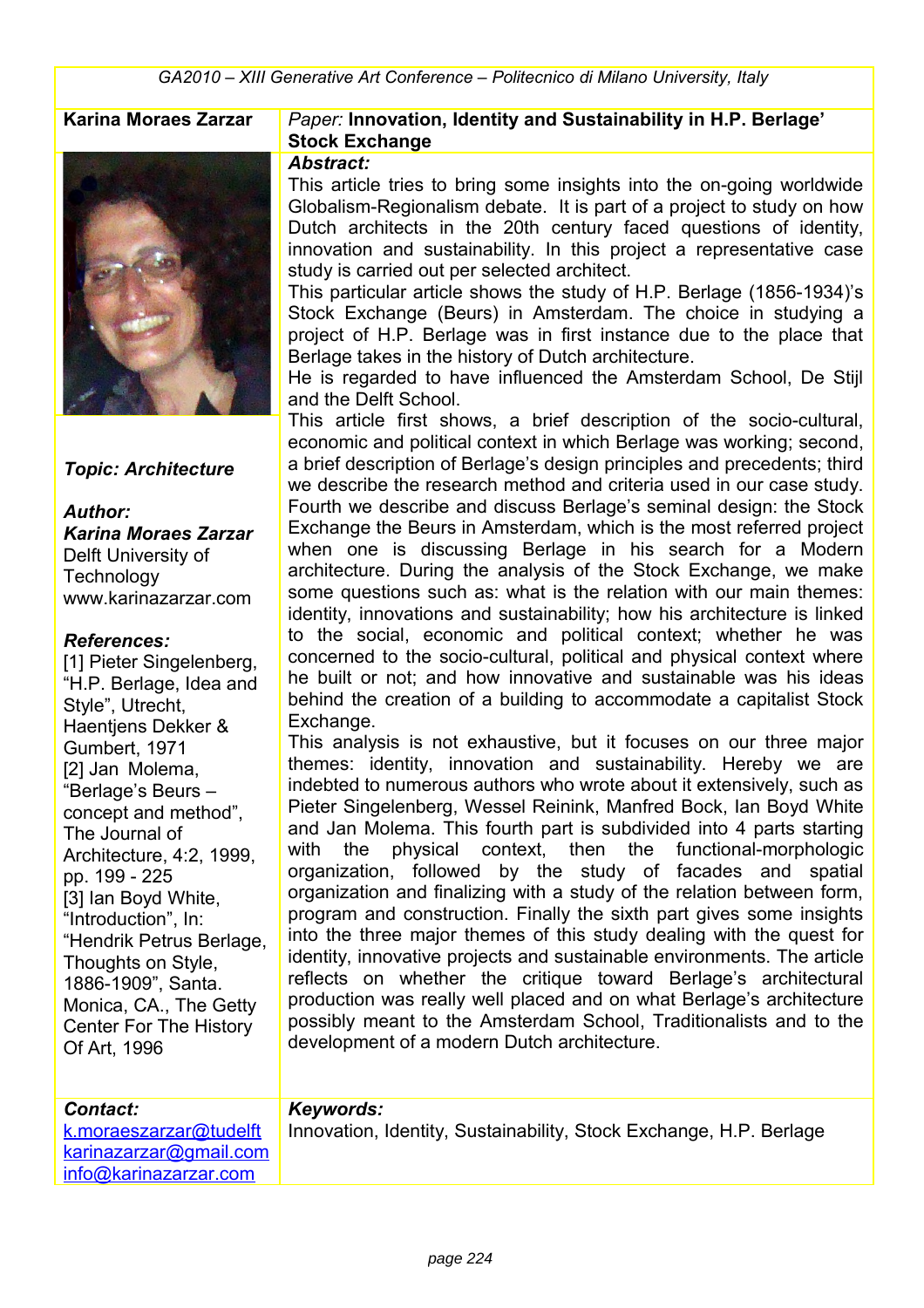# **Innovation, Identity and Sustainability in H.P. Berlage' Stock Exchange**

**Dr. K. Moraes Zarzar, dipl. Arch., MTD, PhD** *www.karinazarzar.com e-mail: [info@karinazarzar.com](mailto:info@karinazarzar.com)* 

## **Premise**

This article is part of a project to study how Dutch architects in the 20th century faced questions of identity, innovation and sustainability. In this project a representative case study is carried out per selected architect.

This particular article shows the study of H.P. Berlage's Stock Exchange (1898-1903) in Amsterdam. The choice in studying a building produced by H.P. Berlage (1856- 1934) was in the first instance due to the place that Berlage occupies in the history of Dutch architecture. He is regarded to have influenced the Amsterdam School, De Stijl and the Delft School.

The article provides a brief description of the building in its socio-cultural, economic and political context; a reflection between the identity of the building and the identity of the place; an account and possible relation of Berlage's design principles and potential precedents; a reflection on sustainability in Berlage's Stock Exchange; and some insights on the three themes in relation to Berlage`s Stock Exchange, the project most often cited when discussing Berlage in his search for a new style.

## **1. Introduction**

During the analysis of H.P. Berlage`s Stock Exchange in Amsterdam, we examine which relations are between the selected project and our main themes: identity, innovation and sustainability following three main questions. The first question refers to the concept of identity: how Berlage deals with the identity of the building and the identity of the place. The second question deals with the innovation issue: how Berlage, aiming to find a new style, used past information hidden in design precedents. The third question refers to sustainability: how Berlage linked his project with the socio-cultural, political and economic context.

## **2. Berlage's Stock Exchange, Amsterdam, 1898-1903**

From 1870 onward, the labour movement started to grow in The Netherlands in reaction to the precarious housing and working conditions which the laborers were experiencing and would continue to experience for several decades to come. Around 1900, Noud de Vreeze notes in his *Honderd Jaar Woningwet en wooncultuur in Nederland*: Particularly in the cities, workers were living in slums (*Krotten en slopend wijken*), unsanitary alleys without water and sewage infrastructure, in basement flats (*kelderwoning*) or overcrowded one-room flats (*eenkamerwoning*), which often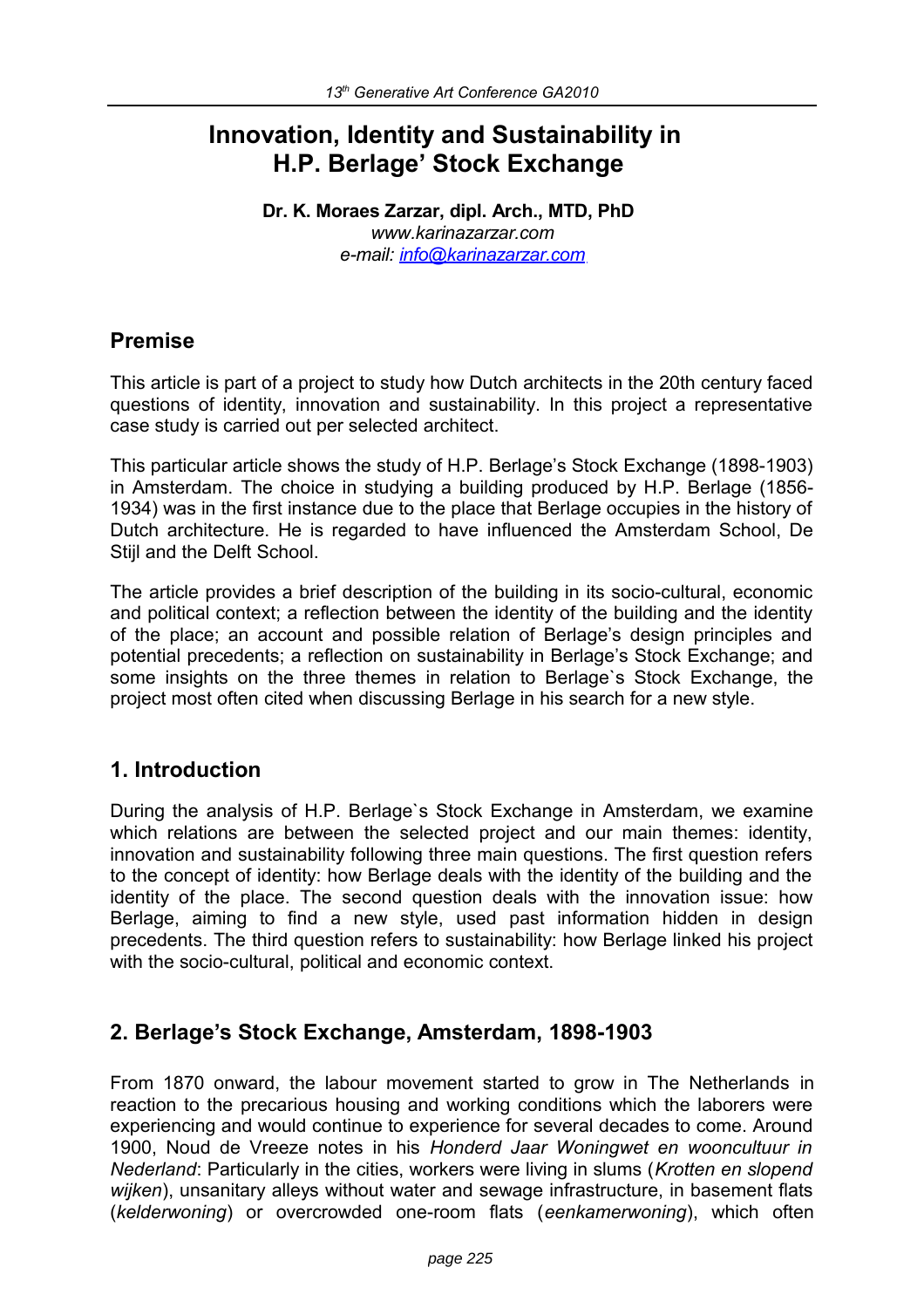accommodated families of five or more children in a humid, dark and vermin-infested space. Moreover, children were also working, and school attendance was not obligatory. In the 1890s the labour movement started to grow and become a factor in the state, demanding improvements in living conditions [1].

The labour movement was based on unions which defended the socio-political and economic interests of workers, in particular in industry. Through the last decades of the 19th century, the 'radical movement' and later the 'workers party', SDAP (*Sociaal-Democratische Arbeiderspartij*, 1894-1946), became the political expression of the labour movement in government [2]. According to Boyd White in the introduction of *Hendrik Petrus Berlage: Thoughts on Style*, the Radicals "hovered in the space between demagogic socialism and what was considered bourgeois liberalism. Radicalism proposed this undogmatic socialism "based on realism and flexibility, aimed at the plausible goal of the maximum benefit for the largest part of the community." Boyd White mentions that Berlage was closely involved with the radicals in the late 1880s and in 1891 he was even invited to run for the city council as a Radical candidate; he was active in a campaign that proposed shorter working hours and improved wages for construction workers and also wrote articles on architecture for their journal: *De Kroniek* [3].

It was in this period that there was an ongoing discussion about whether to replace or refurbish the older Stock Exchange (1840-1845) designed by Jan D. Zocher. In 1884 an international competition was held in Amsterdam for a new Stock Exchange. Berlage and his then business partner Sanders ended up in fourth place among the 199 entries. However, no building was erected because some accused Codornnier, the prize winner, of plagiarism due to the resemblance of his entry to the La Rochelle town hall [4]. It was not before the victory of Mr. M.W.F. Treub, a 'radical' politician running for a position in the municipality of Amsterdam, that the new building for the Stock Exchange of Amsterdam was proposed, accepted by the Stock Exchange Committee and City Council and finally built.

This link between Berlage and the politicians is very important since Berlage became in charge of the design of the Stock Exchange through his political connections with the Radicals. According to Boyd White, the Radical and then alderman for public works M.W.F. Treub "appointed Berlage as technical adviser to the committee, and between them the two hatched a scheme for a completely new building, which was designed behind closed doors, and whose existence was revealed to the public only after it had been accepted by the City Council in October 1896" [5]. This building accommodated, among other functions, the Commodity, Grain and Stock Exchange, and some civic services; also, it would provide space for meetings of labour movement members, who had been 'homeless' until then.

During the years between 1896 and 1903, Berlage's Stock Exchange took several forms, each a further step toward order and simplicity, two of his dearest principles.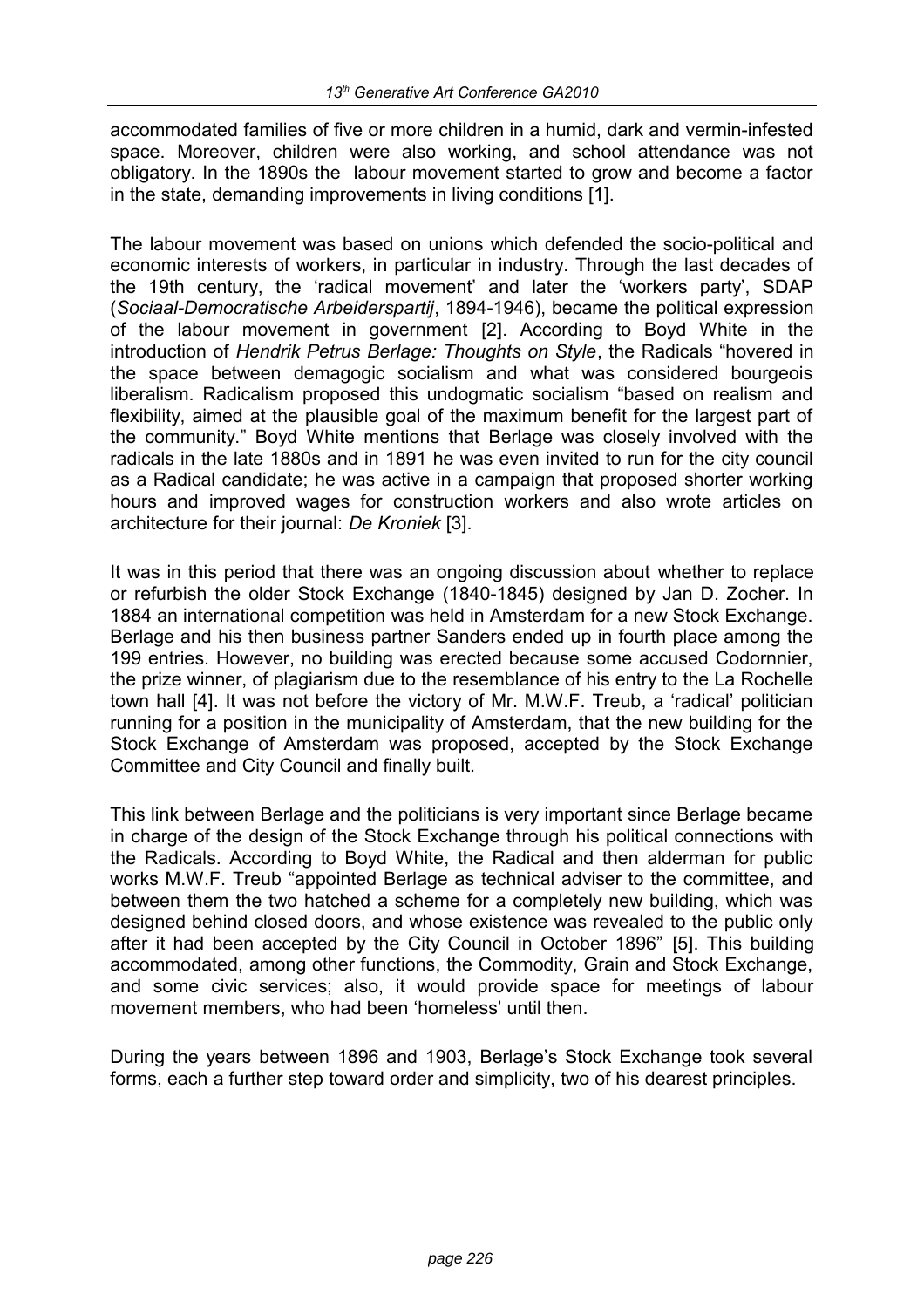



*1 st Design, Stock Exchange, 1896 2nd design, Stock Exchange 1896-7* 









*Berlage's Stock Exchange, Amsterdam, 1903*

## **3. Reinforcing the Identity of the Place**

The Stock Exchange measures 143 meters long at the Damrak, 36 meters wide on the southern side with the main entrances and 55 meters wide on the northern side. This building, reasoned Berlage, should not be as high as was customary with such measurements: "Firstly, a great height is not necessary, but a too high building would most certainly not fit on the spot. Added to this comes the proximity of the tower of the Oudekerk, which both from the side of the Dam and from that of the station, has most certainly got to preserve its dominant character" [6]. With this observation Berlage shows a deep respect not only for the buildings surrounding the Stock Exchange but also for the city landscape. Berlage, notes Singelenberg, took into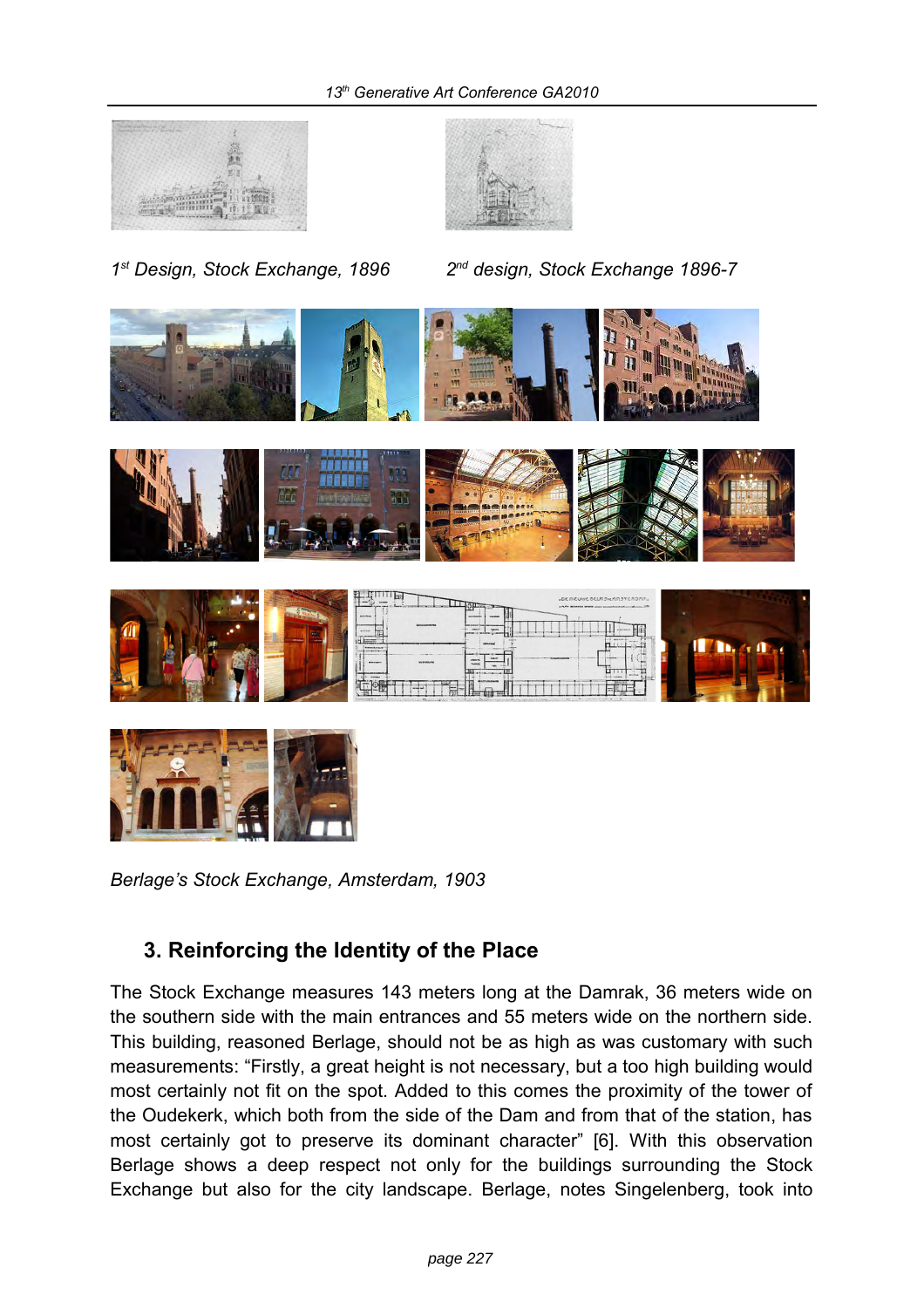account the character of the houses on the Damrak and the Beursstraat, which would have been affected very negatively by a high 'monumental' building [7]. The modular treatment of the façade and some variations of its parts is probably one of the strategies to avoid bringing an excessive impact on the aspect of the street.

Despite having these variations to counteract with the surrounding buildings, the Stock Exchange finds its balance of form. As Fanelli observes, the asymmetrical general composition is balanced by the symmetrical arrangement of elements, symbolic decorative details and the expressive building logic [8].

One might say that this building was meant to fit in its surroundings, rather than contrast with them and compete with the monuments surrounding it to become a new star in the city. It reinforces the identity of the place.

As mentioned earlier, the building was primarily planned to accommodate the Commodity, Grains and Stock Exchange and secondarily (though not for Treub or Berlage) to provide a space for socialist meetings. But Berlage was not planning his building for these functions strictly, he might have understood that it would cause his building to become obsolete over the years.

Certainly he hoped that the future would bring more social equity and other forms of exchange would be carried out with more justice (these ideas are pictured on the walls of the building main entrance). In fact, the interior of the building is filled with symbols representing the socialist movement; even the masonry has a symbolic meaning (each brick represents a worker and the total building represents society). The interior is much more about awakening the workers to their new identity than the reinforcement of the capitalist world.

However, in its general composition, one would easily say that Berlage's building, contrary to its functions, looks more like a church. It does not show or signify any of its function. Though adaptable to numerous and unseen functions yet to come, the building is "quiet". It does not express a definitive identity.

## **4. Principles: capsules of Innovative Ideas**

"In lectures given previously, I had the opportunity to argue that one can only contest principles and that the debate over 'beautiful or not beautiful' – over the dispassionate identification of beauty – was, as we know, seen already by the Romans to be hopeless" [9].

Design principles might be generated by theoretical studies but also by analysis of buildings or both. A principle is the description of an idea and may reinforce others. It guides the design but it is not often used as a rule because it must adjust to the particularities of each design such as site constraints, or conflicts with the building program, the use of different construction techniques, or even due to a shift in the architect's beliefs.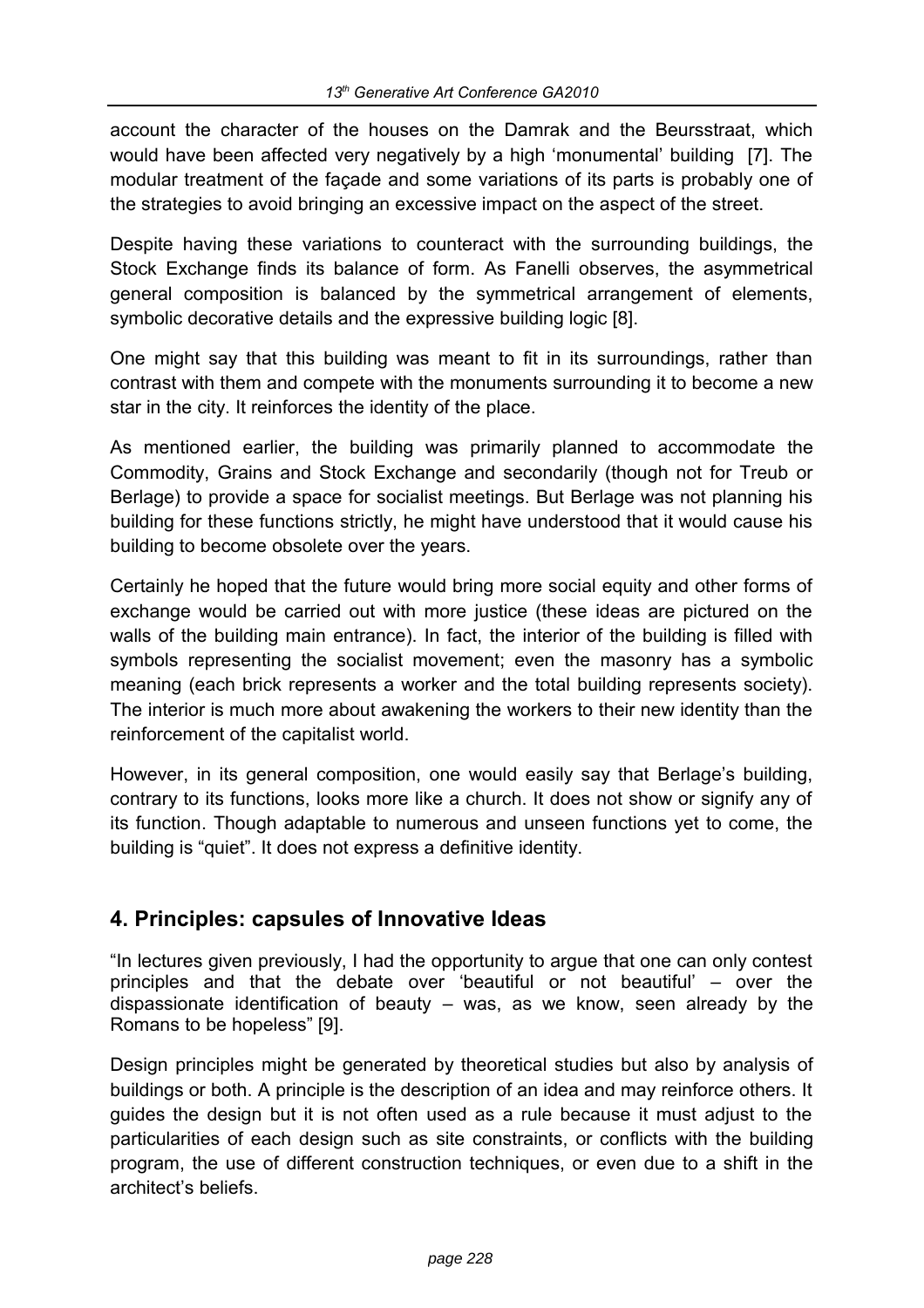The principles that we describe in this section are derived from Berlage's theoretical studies (such as Eugène Emmanuel Viollet-Le-Duc's *Dictionaire Raisonné de L'Architecture Française du XIe au XVe siècle* and Gottfried Semper's *Der Stil*) and his observation of nature and buildings in the journey which Berlage made in his early years as a young architect.

#### **4.1 Unity in Diversity**

The main principle in Berlage's world view is "Unity in Diversity". All other principles are subordinated or intrinsically related to it. So, style is unity in diversity. Unity in diversity requires simplicity and this simplicity generates calm or quietness. Geometry, order and regularity are means to achieve this calm. According to Singelenberg, who studied Berlage's texts and projects in depth, Berlage's transformations in architecture are in large part characterized by the trinity of moderation (control), simplicity and calm. Singelenberg affirms that this trinity took form in Berlage's world view by his reflections at the Alban hills at the end of his stay in Rome; these hills would have no angular glaciers, but a simple silhouette and also points to Berlage's remark on Raphael's loggie and stanze in the Vatican: "This is the highest point that art can reach, and for which it must constantly strive if a work of art is to be created: 'Unity in Plurality!'" [10]. However, according to Boyd White, the origin of this principle might be found in his observations of Raphael's loggie and stanze but would be probably triggered by his reading of Hegel [11].

As Giovanni Fanelli notes in his essay "Unity Within Diversity, The Architecture of Berlage", the Stock Exchange is characterized by a search for this unity in diversity and the result is one of 'quiet' clarity. In his words, "The exterior design is both monumental and simple; everything, from the general to the particular, is arranged in a carefully balanced composition" [12].

Berlage's concept of 'unit in diversity' transcends its expression in architecture and refers to Berlage's political positions of equality for all men, this equality being social and political [13].

#### **4.2 The Wallness**

"Since architecture is the art of spatial enclosure, we must emphasize the architectonic nature of space, in both a constructive and decorative sense. For this reason a building should not be considered primarily from the outside" [14].

Architecture as the art of spatial enclosure becomes an important issue for discussion in understanding the façades of the Stock Exchange. Being the main element of enclosure, the wall should be treated in such a way as to be seen and not hidden under decorative elements. To emphasize the spatial enclosure on the façades, Berlage notes that the wall should be flat and not 'strongly modelled'.

This reinforces once more the concept of simplicity.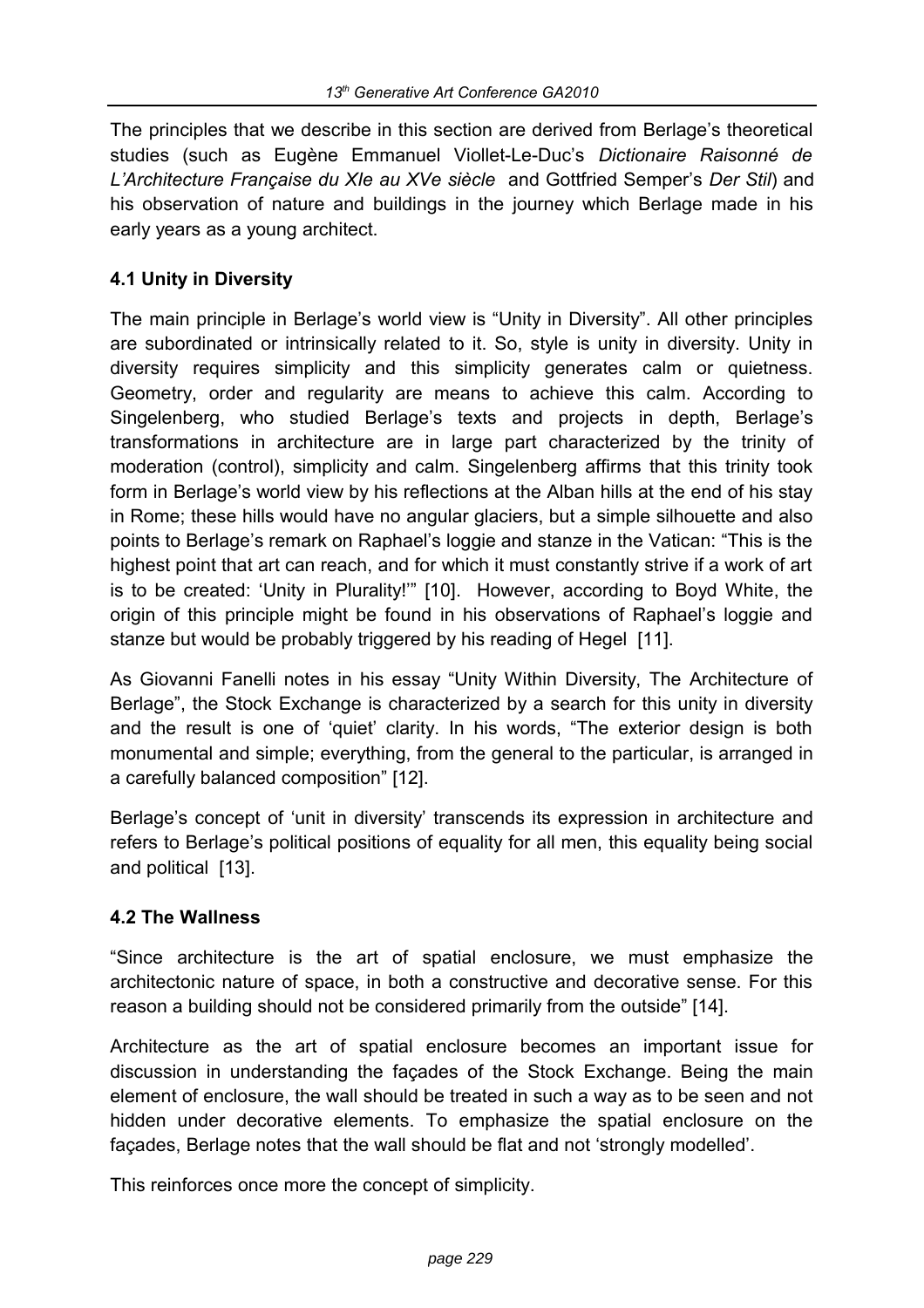Berlage commented: "The architecture of the wall is therefore limited to decoration on the plane. Projecting elements remain limited to those that are suggested by the construction, such as window lintels, water spouts, gutters, single cornices, and so on" [15]. The architecture of the wall also falls under the programme of the composition of the spaces, and as such the decoration of its plane is performed by windows which are "naturally located only where they are necessary, and then in various sizes as appropriate" [16]. These are the main performances that the wall must fulfil: enclosure, and function. Its decoration is subordinated to these two performances.

A building should be perceived only by its silhouette, and its interior is expressed on the outside as a more or less complex arrangement of walls and its main element: the window. This gives the building unity in diversity through simplicity. As Berlage argued, "Above all, we should show the naked wall in all its simple beauty and scrupulously avoid any tendency toward over ornateness" [17].



## **5. Innovative Ideas Based on the Use of Precedents**

Buildings analyzed during a journey or a lifetime are not yet or necessarily precedents. Precedents are those buildings which are or were recollected due to their power to solve problems or to express meaning during a design process. The precedent is mostly recollected due to a particular characteristic and its use does not necessarily imply 'copying and pasting' from the source to target.

Precedents may be recombined with others and then adapted into the design work at hand. The recombination and adaptation often mean that conflicts among the desired precedents and the design in process must be resolved.

If the architect is a tinkerer then he may start directly from the precedents and try to make something from them. However, it is more likely that recollections happen by necessity. The process of recollection is thus triggered by a question.

For example, questions such as how one can express the idea that architecture is about the creation of space, and how one can show simplicity and quietness on the building exterior, could have brought Berlage to recall the Romanesque façades and their nakedness. In this section we show two examples of these hypothetical recollections.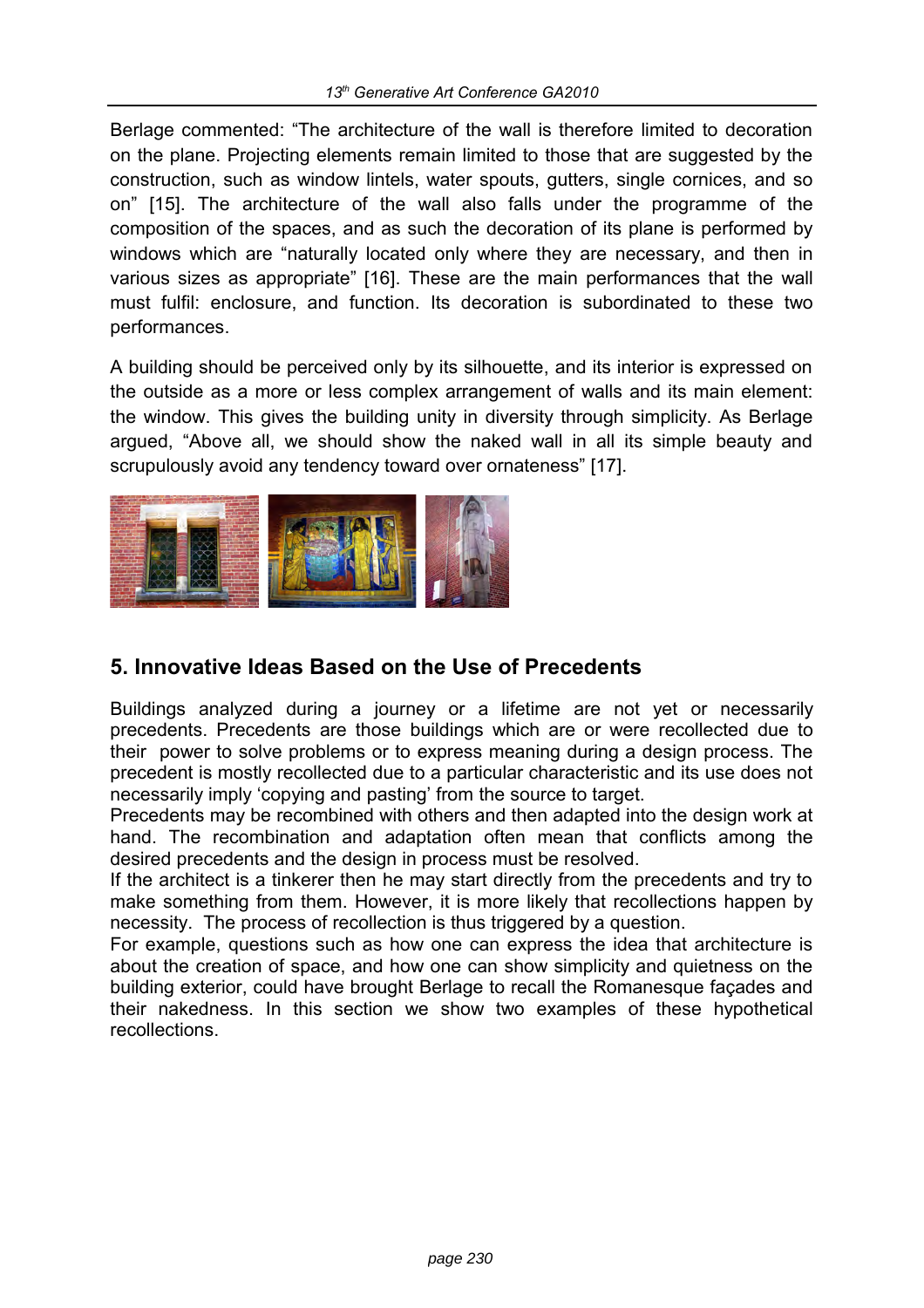#### **5.1 Romanesque: simplicity and the wallness**





*Palazzo Pubblico, Siena Palazzo Pubblico, Siena*

Fanelli notes in his essay "Unity Within Diversity [18], The Architecture of Berlage" that Berlage's quotations or reinterpretation of period forms were beyond historical references. He cited numerous references suggested by historians such as Sant'Ambrogio in Milan, the Broletto in Pavia, the Bargello in Florence, the Stock Exchanges in Antwerp and Bremen, the Basilica in Vicenza, a palace in Madura, the town hall in Amsterdam, and the cathedral in Modena [19]. Fanelli says that these possible examples are assimilated into an "extraordinary 'superhistorical' style" [20].

During Berlage's journey at the beginning of his career, he visited the Palazzo Pubblico in Siena built between 1297 and 1310, a Romanesque building with Gothic influence, and its tower, Torre del Margia, built between 1325 and 1344. The tower was built taller than the tower D'Arnolfo of the Palazzo Vecchio of Florence, so as to represent the political and economic power of Siena above the power of the concurrent city of Florence. As Singelenberg observes [21], Berlage's "notes on the tower of the Palazzo Pubblico in Siena are of importance in connection with the tower of the Exchange in Amsterdam: 'I find that this building fully deserves the dignity conferred upon it (…)Therefore, the architecture of the tower must be simple, dignified. The Tuscans have understood this perfectly. The tower of the town hall in Siena is square, and it rises into the air in this form, 'without any architecture'. On top only is there a battlement with a belfry. The description makes it sound boring, but just go and see the effect; how full of dignity, majesty, and power'" [22].

According to Singelenberg [23], 'without architecture' meant without decoration. From this precedent, one may note, what interested Berlage most was what made the tower del Mangia simple and 'dignified', its configuration: "The tower… is square, and it rises into the air in this form…"; he is therefore interested in a fragment of the type, or more precisely: its configuration, its proportions and, probably, the (visual) solidness of its construction.

As mentioned earlier, Berlage believed that architecture is about the creation of space, and thus the walls should not be hidden by decorative elements or their materials. Berlage acknowledged his preference for the Romanesque style above the Gothic which was promoted by Viollet-le-Duc and followed by, among others, Cuypers (architect of the Rijksmuseum in Amsterdam). Berlage's preference might rely on the simplicity of the style. Without wishing to generalize the characteristics of a style which had spread all over Europe, but in order to simplify what probably caught the attention of Berlage, one may say that the main characteristics of the Romanesque include the use of solid and thick masonry walls, masonry vaults,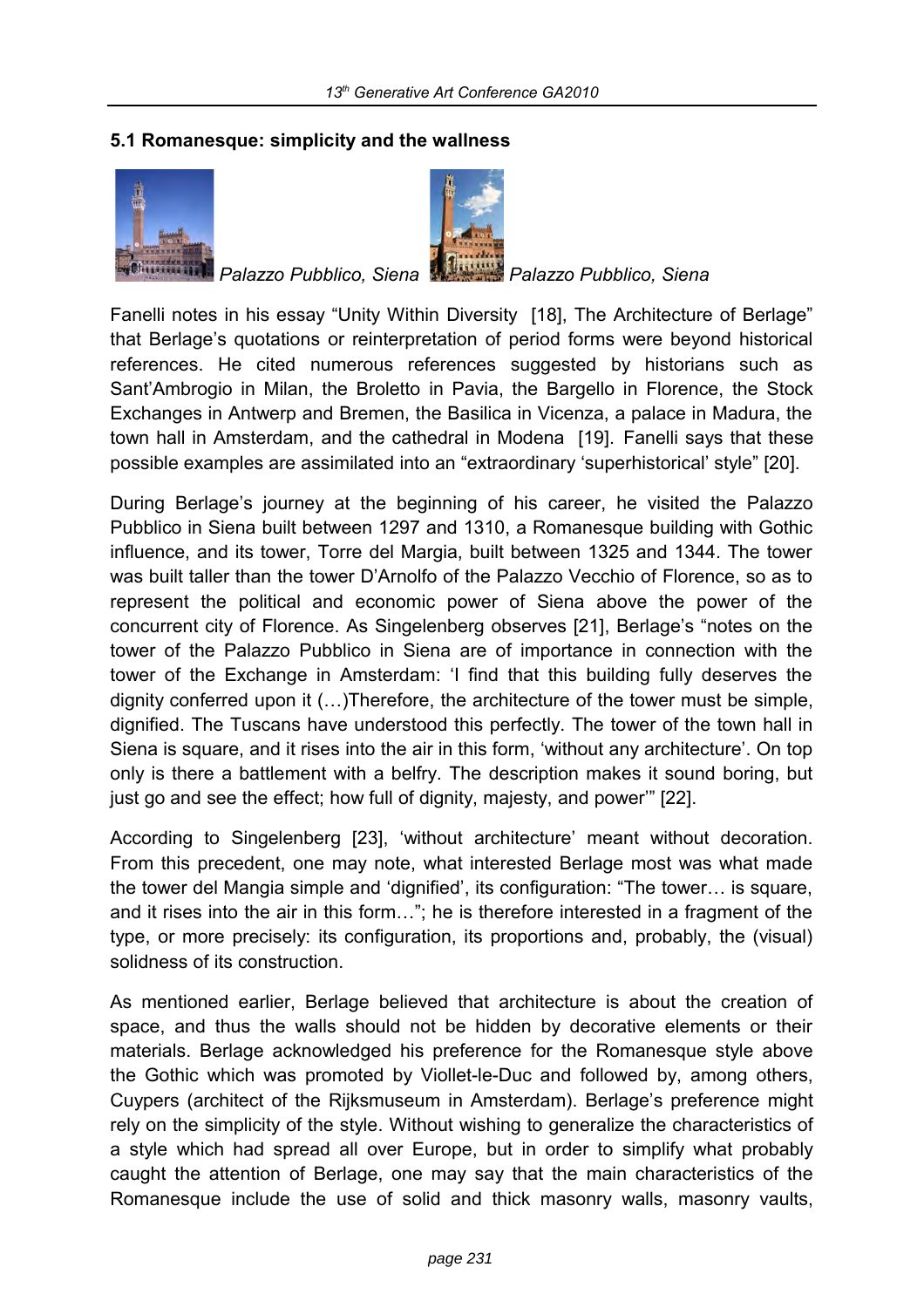round arches, narrow slit-windows, large towers, decorative arcading [24], and its naked façades. These façades are composed of windows and ornaments which do not dominate the whole composition.

After analyzing the elements of recollection, one might agree with Fanelli in observing that Berlage's recollection is "beyond historical references". Berlage seems to have been more interested in the abovementioned characteristics to answer to his rational quests toward a new style, and architecture is understood as the art of spatial enclosure. It is clearly not based on aesthetic quotations. All the buildings mentioned by Fanelli must have interested Berlage due to their similar characteristics.



*The Broletto in Pavia, 12th century, but the façade with its loggia is from the 16th century*



*Sant' Ambrogio, 1080-1099, Milan*



*The Bargello in Florence*

One may conclude that Berlage recollected operations by understanding how a building functions and how its structure works, rather than making direct quotations or imitations.

The idea of assimilating some characteristics and recombining with other kinds of precedents might have supported his search for a new (superhistorical) style. However, for Berlage the search seems to be the goal in itself, because he knew that less material concepts were involved in the "production" of a style. As Berlage says in his 1905 article "On the likely Development of Architecture", "a style can be developed only on a spiritual foundation", meaning that a "style is nothing but the material form of a universal idea, and – lacking such an ideal – its development is for the time being out of the question" [25].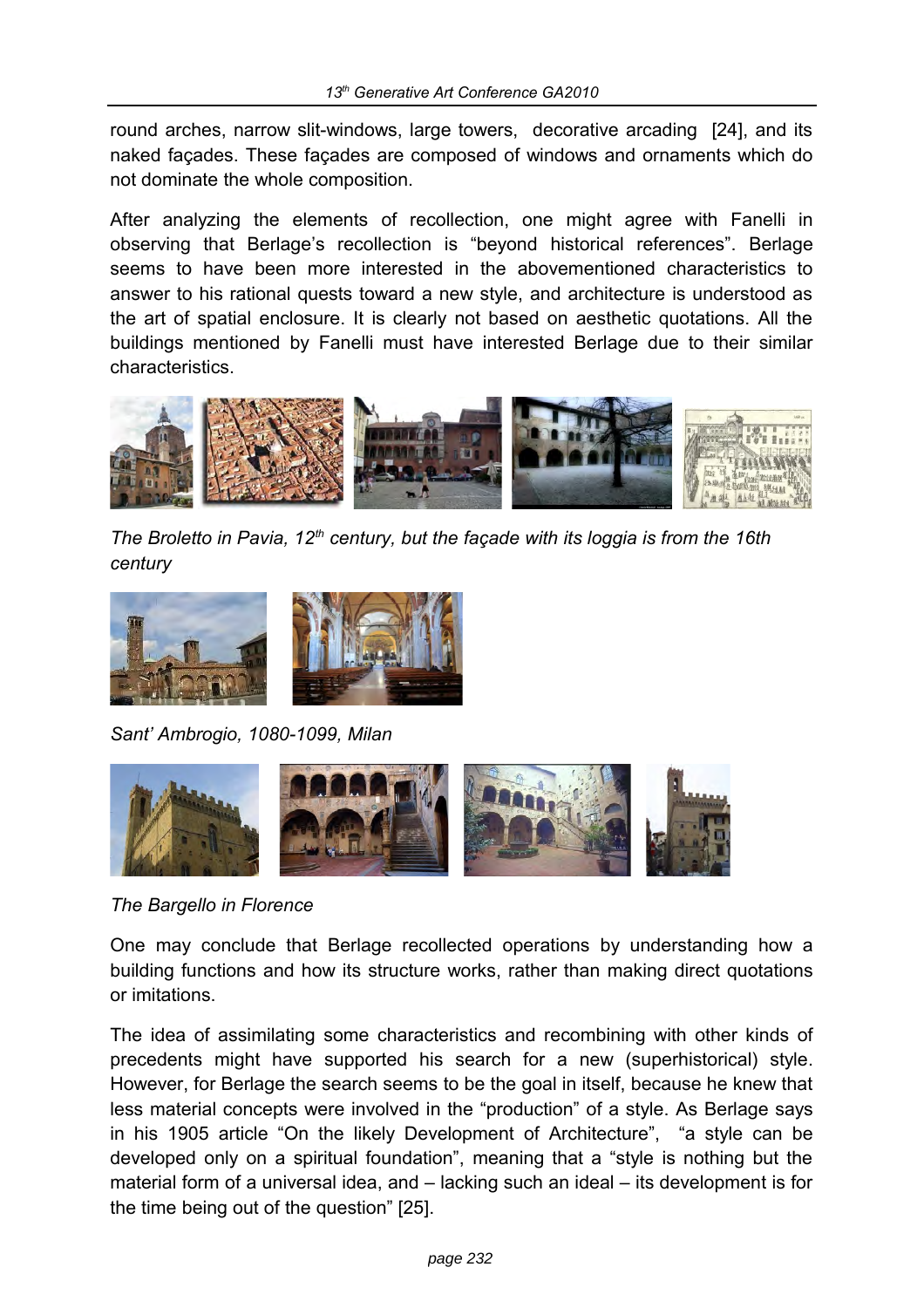#### **5.3 Weissman's plan layout and the Monasterio de la Cartuja, Seville**

The overall disposition of the Stock Exchange was already decided and fixed from the very beginning. According to Singelenberg, it "arose from the programme of requirements, from the agreements in the Exchange-Committee, the shape of the ground, and from Berlage himself."



*Weissman's proposal for the renovation of Zocher's Exchange*

For the refinement of this general disposition, one must look further. Singelenberg refers to the Clermont-Carthusian Monastery restored by Viollet-le-Duc and illustrated in his *Dictionnaire*. He gives an insightful explanation of this plan: "The plans of this are suggestive partly of those of the great Western European monasteries. These complicated structures, which reached a high development mainly in the Middle Ages and in the Baroque period, must have come under Berlage's eyes already during his training in Zurich. […] The restoration plan of the Carthusian monastery near Clermont is represented in the *Dictionnaire*: a great rectangular court surrounded by a covered corridor onto which the cells come out on three sides. On the west side there is a complex of rooms in line with the church and the monks' choir. Berlage has carefully studied these and similar plans, complicated but conveniently arranged; they find their expression mainly in and around the produce [commodities] exchange. The cells become offices, the church the Chamber of Commerce. The News-Room is in part pushed into the produce [commodities] exchange, like a chapel or a chapter-room in a monastery quadrangle. It is once again a striking example of the ingenious way in which Berlage was able to assimilate such historical data into a strong personal conception" [26].



*Monasterio de la Cartuja, Seville*

At first glance, Berlage seemed to borrow the plan layout from the Monasterio de la Cartuja to use it on the refinement of his own plan for the Stock Exchange. One must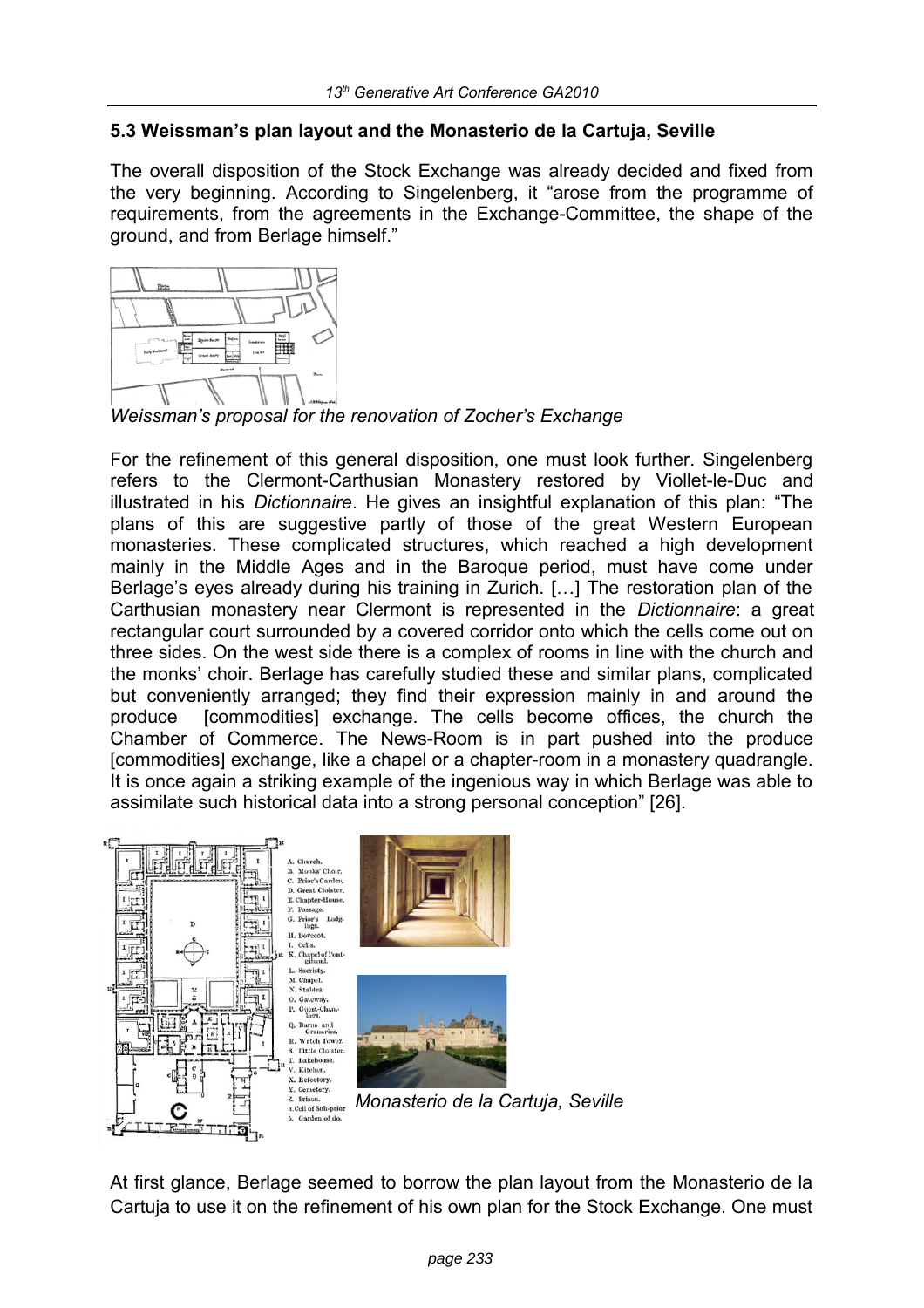say that the configuration of this plan layout seems to be a good source since the monastery's courtyard is surrounded by galleries and adjacent to them are the cells which in the case of the Stock Exchange became offices. But Berlage did not need to go so far from the Exchange type to come up with that configuration. As Jan Molema observed, the exchange as a type existed. "Essentially exchanges are, says Molema, a more or less covered or enclosed place where commerce takes place […] Until the late  $19<sup>th</sup>$  century they were nothing more than (enclosed) courtyards." In Catalonia they were called Llotjas and were uncovered, secluded spaces surrounded by small covered offices in a gallery [27]. Our question is, therefore, why Berlage would prefer the Monasterio de la Cartuja above the Llotjas or the much closer stock exchange of Antwerp as a reference if the exchange type was common knowledge.

We believe that these interesting sources reinforce one another and show their adaptability to accommodate diverse functions.



*Stock Exchange in Antwerp* 

## **5. Sustainability in the work of Berlage's Stock Exchange**

Sustainability is here used in a broad sense. We refer to Jon Hawkes approach to sustainability in his "The Fourth Pillar of Sustainability". According to Hawkes, sustainability is about cultural vitality, social equity, environmental responsibility and economic viability. He calls them the four pillars of sustainability [28]. Reflecting on these four pillars, we may briefly note the following:

In the case of Berlage's Stock Exchange, one thinks primarily of the use of bricks and no plaster or iron, and not many stones. Holland is producing bricks and that would prove that the building is at least partly sustainable. However, its structure almost collapsed a few years after the opening of the Exchange. As Molema describes, "In 1906 a major investigation was executed by a group of celebrated architects and professors of Delft Polytechnic, concerning serious defects in the building's construction." This committee pointed to very small deformations at the root of the trusses, and remarked that the structure should have been adequate if laid on compact sand which, says Molema, is not easily found in "muddy" Holland. Finally there was also a problem of stability due to the distribution of the functions with large open space on the lower levels and smaller rooms above [29]. However, the building survived. This was probably due to its cultural value.

It is in part due to its cultural vitality and in particular what it represents for the development of modern architecture in The Netherlands that Berlage's Stock Exchange endures. For the citizen, its cultural vitality is about what the building can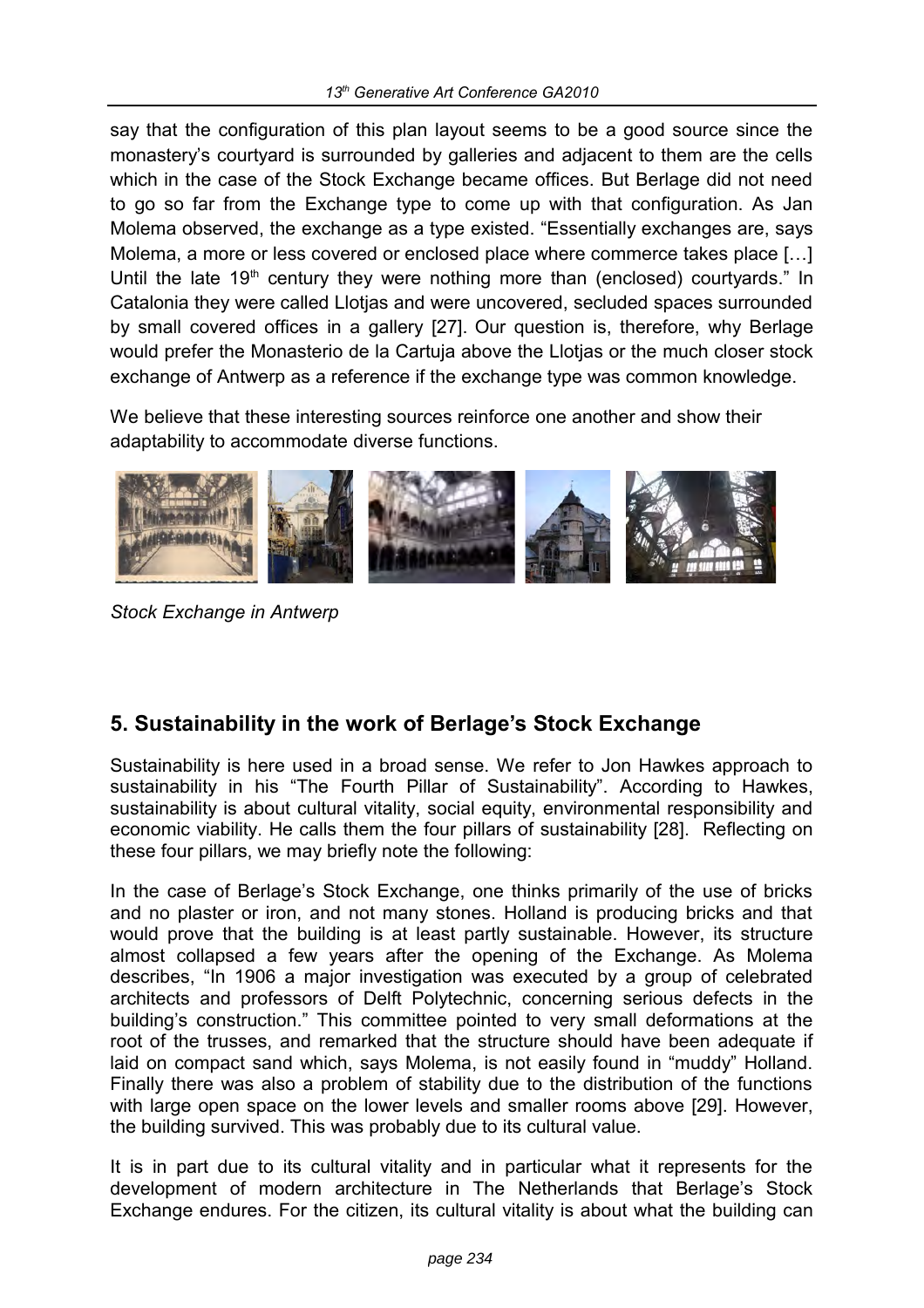generate in terms of events. The cultural sustainability is therefore inbuilt in the adaptability of the building to other functions over the years. The building today houses diverse functions. It is a conference center, a concert hall, a café/restaurant, a place for exhibitions and shows; and it even hosted the wedding of the future king of Holland, Willem Alexander.

But, if he was asked. Berlage would probably like to add a new pillar for design sustainability, and that would be geometry. In his lecture "Foundations and Development of Architecture" (1908), he initiated the lecture with the following sentence: "Time alters fashion… but that which is founded on geometry and real science will remain unalterable" [30]. His building has several geometric systems working together, and thus for the façades there is the so-called Egyptian triangle and for the plan layout a grid of 3.80 by 3.80 meters combined with the combination of squares and double squares. Would that please our eyes? Would that, being above fashion, be likely to remain in contrast to fashionable buildings?

### **6. Some Insights**

This case study is a first step in understanding the position of Dutch architects in the regionalism-globalism debate. We selected these three themes (identity, innovation and sustainability) because we believe that they are key aspects in the search for a culturally engaged, innovative, sustainable world. As a first step toward extensive research it is very difficult to evaluate why some buildings are cherished by the users, surviving and generating developments over the years. But in summarizing our findings we could say:

Berlage consciously reinforces the identity of the place by keeping the height of the building on the eastern and western façades not above the buildings that it faces and by the subdivision of these façades into modules, referring to the width of the plots that the Stock Exchange faces. Contrary to the identity of the place, Berlage chose to not represent functions. Berlage made his building timeless by not attaching it too much to its two primary main functions: Exchange and meeting place for the labour movement. Creating adaptable spaces, cultural activities such as shows and exhibitions give the building what we would call temporary identities.

The Stock Exchange is a strange building. Few people would say that it is beautiful. But when we do, as Berlage suggests, look to its principles, then we can agree on the resourcefulness of this building. Berlage thought of architecture as the creation of space, something new at that time, and managed to link the past to the present, escaping from the dead end of Ecletism and neo-styles.

Berlage argued that if the architects did not compromise with the capitalists, the engineers and industry would take over by producing buildings quickly and cheaply. His compromise with the capitalists brought him to the necessity of creating buildings under concepts such as simplicity and order, which implies that the design would be based on essential elements focusing on durability, flexibility, functionality and construction. In the particular case of the Stock Exchange, the grid and orderly plan layout did not help in producing a building with no constructive faults. But culture, the fourth pillar of sustainability, gave the building its permanence due to its inbuilt adaptability.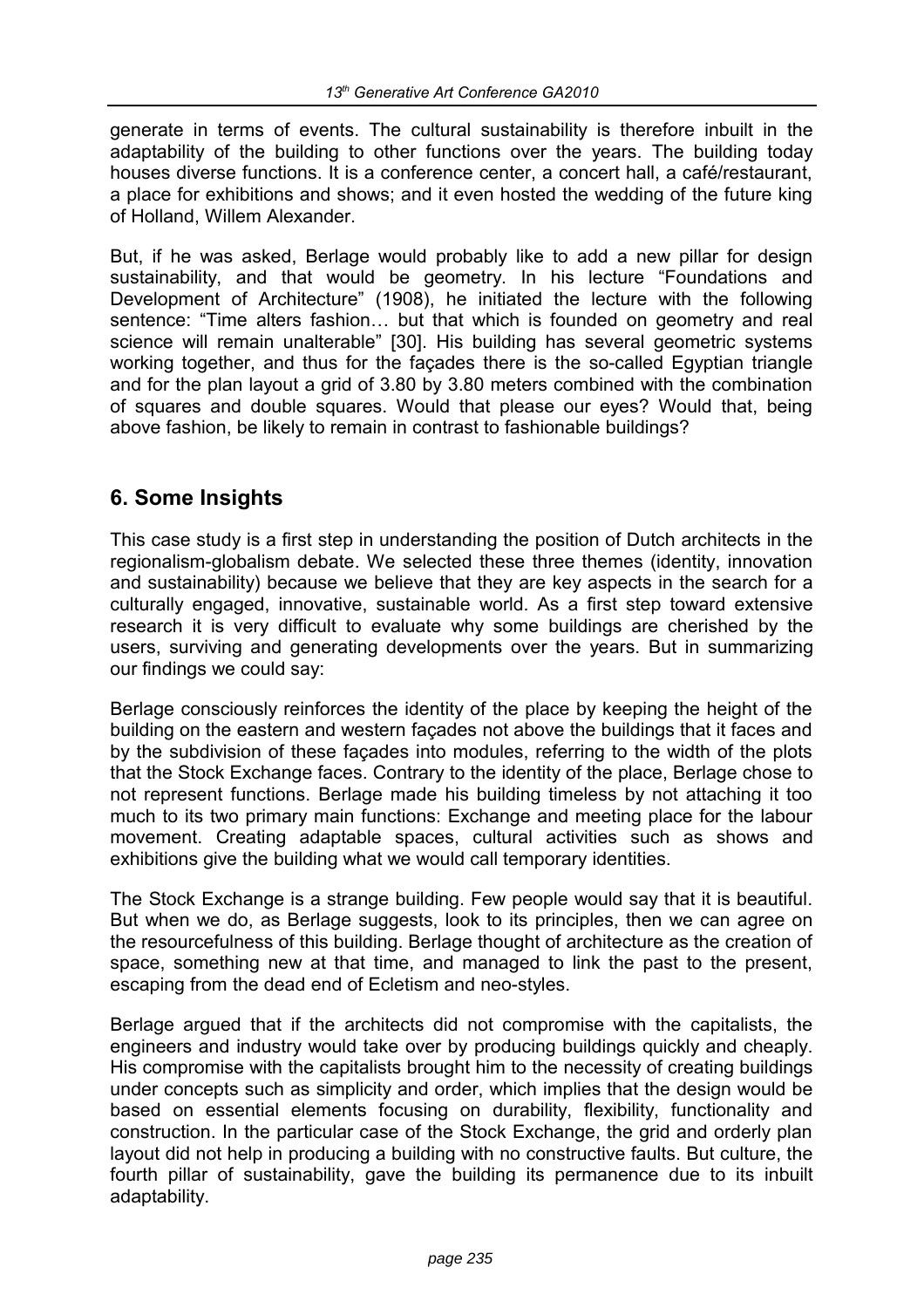As a Radical and maybe also a critical regionalist, Berlage makes use of the old and the new, traditional and new materials. His architecture was "based on realism and flexibility, aimed at the plausible goal of the maximum benefit for the largest part of the community" [31].

#### **References**

[1] Free translation from: Noud de Vreeze. 2001.Voorgeschiedenis en ontwikkeling van de Woningwet. In: *Honderd Jaar Woningwet en wooncultuur in Nederland*. Edited by: Noud de Vreeze

[2] J. M. Peet. 2005. Christelijke Encyclopedie. Kampen

[3] Boyd White, I. 1996. Introduction. In: Hendrik Petrus Berlage, Thoughts on Style, 1886-1909. Santa Monica, CA.: The Getty Center For The History Of Art, pp.23-4

[4] Pieter Singelenberg. 1971. H.P. Berlage, Idea and Style. Utrecht: Haentjens Dekker & Gumbert, p. 47

[5] Boyd White, I. 1996. Introduction. In: Hendrik Petrus Berlage, Thoughts on Style, 1886-1909. Santa Monica, CA.: The Getty Center For The History Of Art, pp.23-4 [6] Berlage, quoted by: Pieter Singelenberg. 1971. H.P. Berlage, Idea and Style. Utrecht: Haentjens Dekker & Gumbert, pp. 84-5

[7] Pieter Singelenberg. 1971. H.P. Berlage, Idea and Style. Utrecht: Haentjens Dekker & Gumbert, pp. 84-5

[8] Fanelli, Giovanni. 1987. "Unity Within Diversity, The Architecture of Berlage". In: Hendrik Petrus Berlage. Edited by: Sergio Polano a.o. Milan, Italy: Electa Architecture. 2000, p.10 (originally published in Italian, 1987)

[9] Berlage, H.P. 1908. The Foundations and Development of Architecture. In: Hendrik Petrus Berlage, Thoughts on Style, 1886-1909. Translated by Iain Boyd White and Wim de Wit. Santa Monica, CA p.185

[10] Pieter Singelenberg. 1971. H.P. Berlage, Idea and Style. Utrecht: Haentjens Dekker & Gumbert, p.35

[11] Boyd White, I. 1996. Introduction In: Hendrik Petrus Berlage, Thoughts on Style, 1886-1909. Santa Monica, CA.: The Getty Center For The History Of Art [12] Fanelli, Giovanni. 1987. "Unity Within Diversity, The Architecture of Berlage". In: Hendrik Petrus Berlage. Edited by: Sergio Polano a.o. Milan, Italy: Electa Architecture. 2000, p.10 (originally published in Italian, 1987)

[13] Boyd White, I. 1996. Introduction. In: Hendrik Petrus Berlage, Thoughts on Style, 1886-1909. Santa Monica, CA.: The Getty Center For The History Of Art, [14] Berlage, H.P. 1905. Thoughts on Style in Architecture. In: Hendrik Petrus Berlage, Thoughts on Style, 1886-1909. Translated by Iain Boyd White and Wim de Wit. Santa Monica, CA.: The Getty Center For The History Of Art. 1996, p. 152 [15] Berlage, H.P. 1905. Thoughts on Style in Architecture. In: Hendrik Petrus Berlage, Thoughts on Style, 1886-1909. Translated by Iain Boyd White and Wim de Wit. Santa Monica, CA.: The Getty Center For The History Of Art. 1996, p. 152-153 [16] Berlage, H.P. 1905. Thoughts on Style in Architecture. In: Hendrik Petrus Berlage, Thoughts on Style, 1886-1909. Translated by Iain Boyd White and Wim de Wit. Santa Monica, CA.: The Getty Center For The History Of Art. 1996, p. 152-153